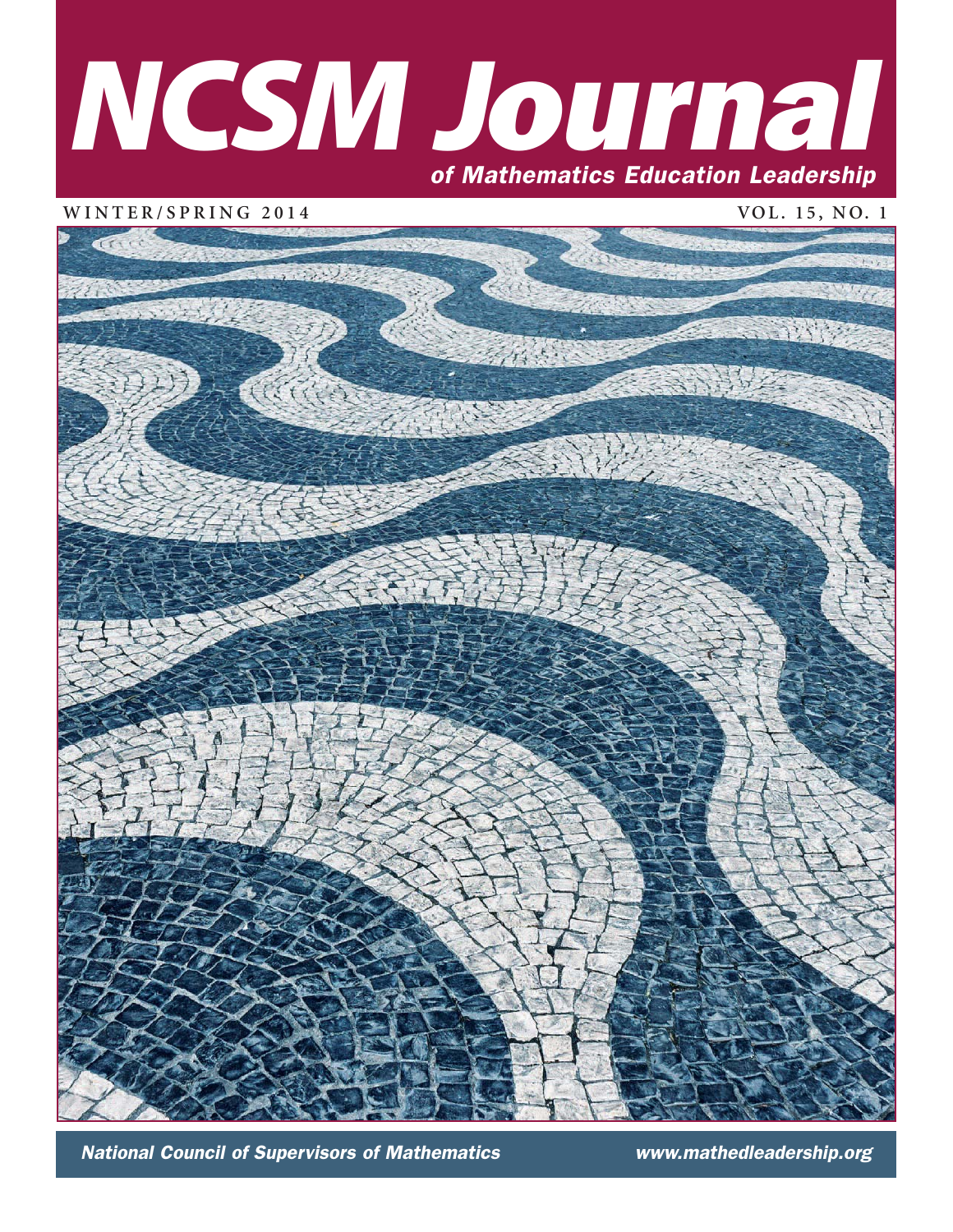# Table of Contents

| Angela T. Barlow, Middle Tennessee State University Murfreesboro, Tennessee                                                                                |
|------------------------------------------------------------------------------------------------------------------------------------------------------------|
| LEARNING TO LEAD PROFESSIONAL LEARNING COMMUNITIES IN MATHEMATICS2<br>Karin Brodie, Nicholas Molefe, Flourencia Lourens                                    |
| School of Education, University of the Witwatersrand, Johannesburg                                                                                         |
| ESTABLISHING A COMMUNITY OF PRACTICE FOR COOPERATING TEACHERS 12<br>Theresa Gurl, Ph.D., Queens College of the City University of New York                 |
| PROFESSIONAL DEVELOPMENT MODELS AT SCIENCE, TECHNOLOGY, ENGINEERING,<br>Catherine Scott, Ph.D., University of North Carolina at Chapel Hill                |
| <b>TEACHERS' PERCEPTIONS OF OBSERVING REFORM-ORIENTED</b><br>Angela T. Barlow, Middle Tennessee State University<br>Sydney M. Holbert, Mississippi College |
| DEEPENING TEACHERS' UNDERSTANDINGS OF MATHEMATICAL AND PEDAGOGICAL<br>Gabriel Matney, Bowling Green State University                                       |
|                                                                                                                                                            |
|                                                                                                                                                            |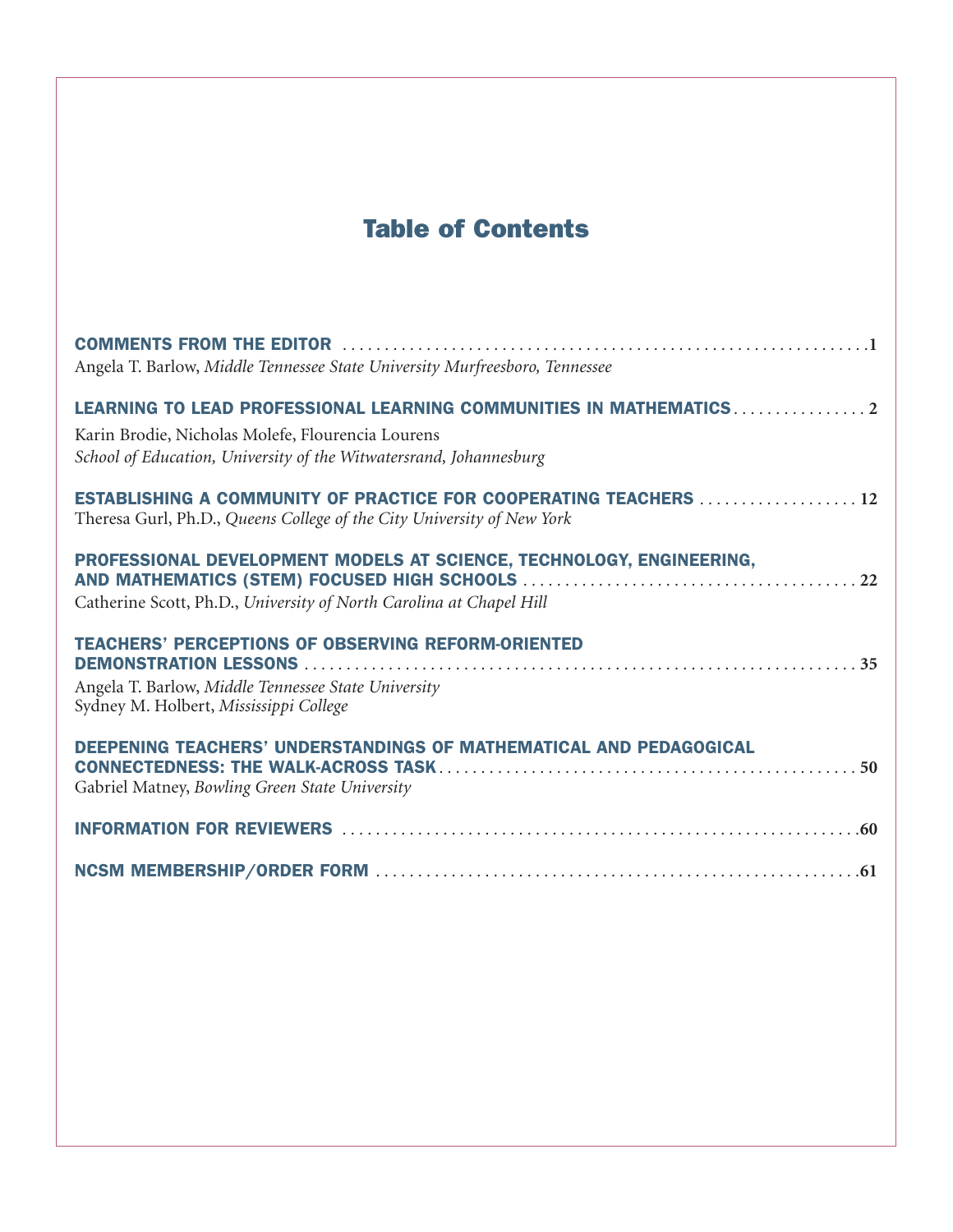# *Purpose Statement*

The *NCSM Journal of Mathematics Education Leadership* is published at least twice yearly, in the spring and fall. Its purpose is to advance the mission and vision of the National Council of Supervisors of Mathematics by:

- Strengthening mathematics education leadership through the dissemination of knowledge related to research, issues, trends, programs, policy, and practice in mathematics education
- Fostering inquiry into key challenges of mathematics education leadership
- Raising awareness about key challenges of mathematics education leadership, in order to influence research, programs, policy, and practice
- Engaging the attention and support of other education stakeholders, and business and government, in order to broaden as well as strengthen mathematics education leadership.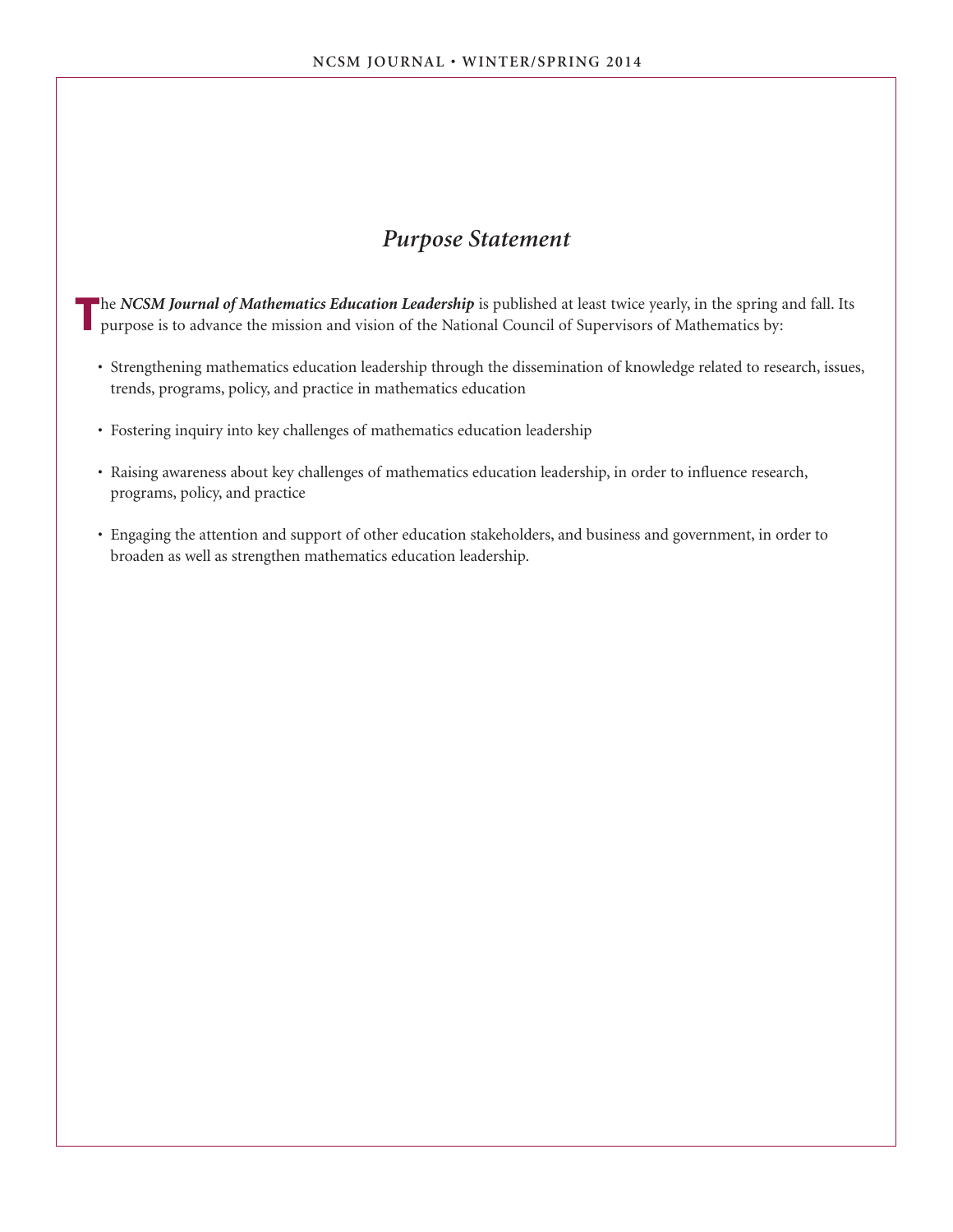# Comments from the Editor

Angela T. Barlow, *Middle Tennessee State University Murfreesboro, Tennessee* 

s leaders in mathematics education, we continue<br>to seek activities that have been documented to<br>support mathematics teachers in enhancing their<br>instruction. This issue features two such activities. to seek activities that have been documented to support mathematics teachers in enhancing their instruction. This issue features two such activities.

In the first activity, Matney describes the Walk-Across Task, an activity used in a professional development setting that requires groups of teachers to examine the development of key mathematical ideas across grade levels, domains, and clusters. As an example, Matney shares the development of a K-5 Walk-Across for Fractions in the Common Core State Standards for Mathematics (CCSSM). Through his analysis of the teachers' tasks and their reflections, Matney reveals the power of this activity in supporting teachers' understanding of the mathematical connections represented within the CCSSM as well as the teachers' emerging confidence in working with the standards.

In the second activity, Barlow and Holbert describe the use of demonstration lessons within a professional development project. In this instance, project leaders taught demonstration lessons in the participating teachers' classrooms as well as in their summer institute. Follow-up interviews with participating teachers provide insight into the impact of the demonstration lessons as well as the key contextual factors that influence the impact of the demonstration lessons.

Activities such as these are but two possibilities for use in professional development projects. In both of these instances, the professional development project was external to the school setting. In contrast, Scott describes the professional development models employed at 10 STEM-focused schools. The characteristics of these models include not only the use of professional development activities embedded within the workday but also the use of teacher leaders to support the models.

As mentioned by Scott, in many cases schools are relying on teachers to assume leadership roles in leading professional development initiatives. Supporting the development of skills in school-based mathematics leaders is critical to the success of these initiatives.

One such initiative involves the use of professional learning communities (PLCs). A key to the success of a PLC is the leadership within the community. With this in mind, Brodie and her colleagues share their work within their PLCs. These PLCs are unique, however, in that they consist of teachers serving as leaders of their own school-based PLCs. Through their examination of the process of supporting PLC leaders, we gain insight into the importance of building a community that focuses on opening and maintaining inquiry while pursuing mathematical knowledge for the teachers and students, three aspects which at times can cause tension with one another.

Developing the leadership skills of mathematics teachers is also the focus of Gurl's work. In this learning community, however, the members are teachers who are learning how to mentor student teachers (i.e., cooperating teachers). As Gurl states, cooperating teachers receive little, if any, training on how to work with student teacher. In this article, Gurl shares the perspectives of cooperating teachers as they formed a community of practice aimed at supporting their effectiveness in working student teachers.

The work of leaders in mathematics education is as diverse as the topics represented in this issue. Yet, we share a common goal: to support improvement in students' mathematical achievement. I hope that the ideas shared within this issue will support you as you work towards achieving this goal!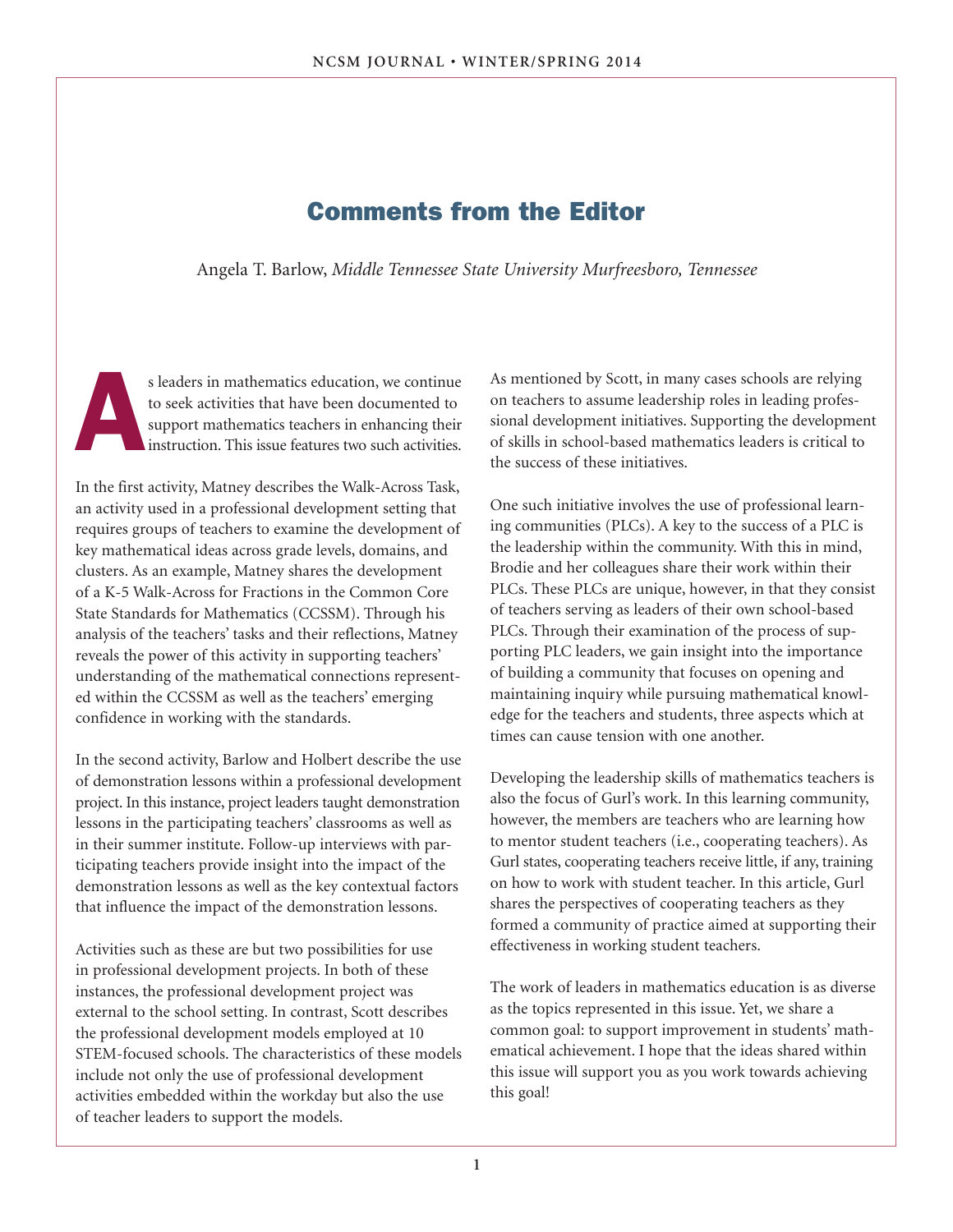# Deepening Teachers' Understandings of Mathematical and Pedagogical Connectedness: The Walk-Across Task

Gabriel Matney *Bowling Green State University*

or the 45 states and 3 territories that have adopted the Common Core State Standards for Mathemat (CCSSM), there continues to be a focused effort on professional development that strives to help teachers understand the mea or the 45 states and 3 territories that have adopted the Common Core State Standards for Mathematics (CCSSM), there continues to be a focused effort on professional development that strives to help dards (Editorial Projects in Education Research Center, 2013). Developing a vision for how the CCSSM do not represent *business as usual* (CCSSI, 2010) is one of professional development providers' most pressing imperatives. As teachers work to make sense of the new standards, they need to spend time considering the ways in which the standards connect to foster the development of students' mathematical understandings (Association of Mathematics Teacher Educators, Association of State Supervisors of Mathematics, National Council of Supervisors of Mathematics, and National Council of Teachers of Mathematics, 2010).

In my own work with teachers, I have found that providing the time for teachers to consider the connections among standards allows them to see that to teach the CCSSM requires a greater understanding of mathematics and the associated pedagogical content knowledge (Herrelko, 2011). Although for many teachers there remains a disproportionate ratio between the lengths of time spent teaching traditionally and research-based reform practices, I have found that rigorous study of the CCSSM offers both veteran and novice teachers a common place to converse about the nature of teaching and learning. One task I have used to help teachers make sense of the CCSSM is the Walk-Across task (see Appendix A). Simply stated, a Walk-Across is a reorganization of the standards *across* grade level, domain, and clusters with a focus on the connections among a particular subset of mathematical ideas such as fractions or algebra. In this paper, I will describe the findings and perspectives of one group of teachers who recently completed the Walk-Across task and share my views on the implications of these findings for those who lead professional developments focused on the CCSSM.

## Mathematical Connectedness

The CCSSM provides key insights into particular mathematical connections within the standards by using clusters and domains of related standards. It is noted that "standards from different clusters may sometimes be closely related, because mathematics is a connected subject" (CCSSI, 2010, pp. 5). This statement that other standards outside of designated clusters may be closely related is a significant one. It can act as a point of entry into deeper exploration of not only the standards themselves, but also of the richness of mathematics. Professional development providers can engage teachers in seeing mathematical connections beyond the indicated structure of the CCSSM as the teachers work to envision a set of sense-making experiences for their students, both within their own classrooms and across their schools and districts.

In examining the mathematics content of the CCSSM, teachers need to comprehend more than what each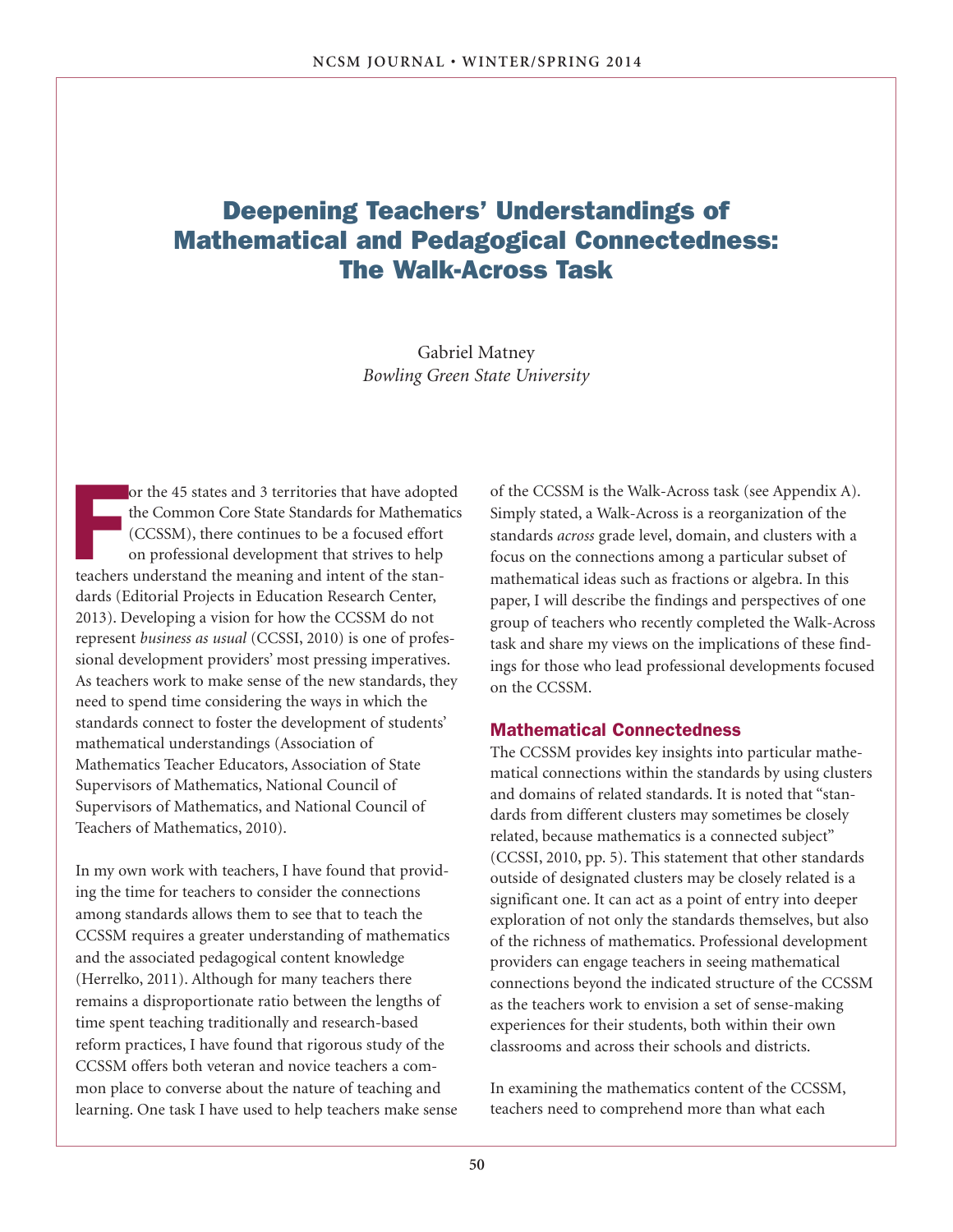standard means students should know and do. To cultivate a deeper knowledge of both the mathematical and pedagogical implications of the CCSSM, teachers should be given time to work together to explore the ways in which standards connect across domains and grade levels to develop proficiency in children's mathematical thinking.

## Exploring Connections *across* the CCSSM

In a recent four-day professional development workshop, 23 kindergarten through fifth grade teachers from schools in three different counties in a mid-western state were given the task of designing their own Walk-Across (K-5) for fractions. During the designing of the Walk-Across, teachers were asked to show and explain what each standard relating to fractions meant students should know and be able to do, and then explicate the way in which that knowing and doing connected to prior and subsequent standards regardless of domain or grade. Teachers were put into groups of four that spanned grades K-5: two K-2 grades teachers and two 3-5 grades teachers. Teachers worked on the assignment for approximately one hour each day following planned CCSSM professional development that expected them to think through problems involving fractions and related pedagogies that allow for the Standards for Mathematical Practice (CCSSI, 2010) to emerge.

When considering the use of a task like the Walk-Across within a professional development setting, it is important to understand that the task was not offered in isolation of other professional development activities. Its value was intertwined with the other tasks being done throughout the four-day period. These activities ranged from reading and discussing effective mathematics teaching (Herrera, Kanold, Koss, Ryan, & Speer, 2007) and its relation to promoting the expected mathematical practices for students (CSSI, 2010) to the specific content knowledge tasks meant to deepen teachers' understandings of unit fractions, operations on rational numbers, and the denseness of rational numbers. Teachers also considered the teaching of others and analyzed student thinking through the use of locally produced video cases as well as selected sections of *Connecting Mathematics Ideas* by Boaler and Humphreys (2005).

At the end of the professional development, each group of teachers submitted their Walk-Across document and a reflection journal of their own mathematical and pedagogical sense making throughout the professional development. An interpretive analysis (Hatch, 2002) was used on the Walk-Across documents and reflection journals to identify

salient interpretations and verify categories of what emerged for teachers during their work on the Walk-Across task. The full version of the directions for the Walk-Across task is included in Appendix A.

## Teachers Growing Awareness of Mathematics **Connectedness**

As teachers considered how the different standards connect to develop students' mathematical knowledge, they found themselves examining a rich network of mathematical relationships. When this realization first happened, it was not uncommon for some teachers to feel overwhelmed. One teacher described it this way:

I know we hear all the time that mathematics is connected but until we did the Walk-Across for fractions I don't think I really understood just how connected it is. There are so many ways to draw connections and see how learning so many other mathematical ideas helps the learning of later ideas its mind boggling. The most challenging part of doing the Walk-Across was not in finding the ways the standards connected, but in just trying to decide where to stop making connections.

The realization of the connectedness of mathematics can lead to this important perturbation. If mathematics is so deeply connected how does one organize it? This is something with which all teachers of mathematics need to wrestle. I encouraged the teachers to persevere in solving the task by first explicating the connections they felt were the strongest.

Teachers were especially surprised to find a number of standards relating to fractions that were in other domains and grades. In the CCSSM, the domain for fractions starts in grade three. There is not a specified domain for fractions in grades K-2. Once teachers began their focused look for fraction ideas within the K-2 standards they quickly recognized why our professional development on fractions involved elementary teachers of all grade levels. Being able to place one's instruction within the broader perspective of what students learn was another important understanding teachers gained from the Walk-Across task. On the second day of the professional development workshop, one kindergarten teacher wrote the following in his reflection journal.

I am excited to see how further work on the 'Walk-Across' will help me gain an understanding of how what I am teaching affects what the students will learn in the higher grades. I have enjoyed the fact that since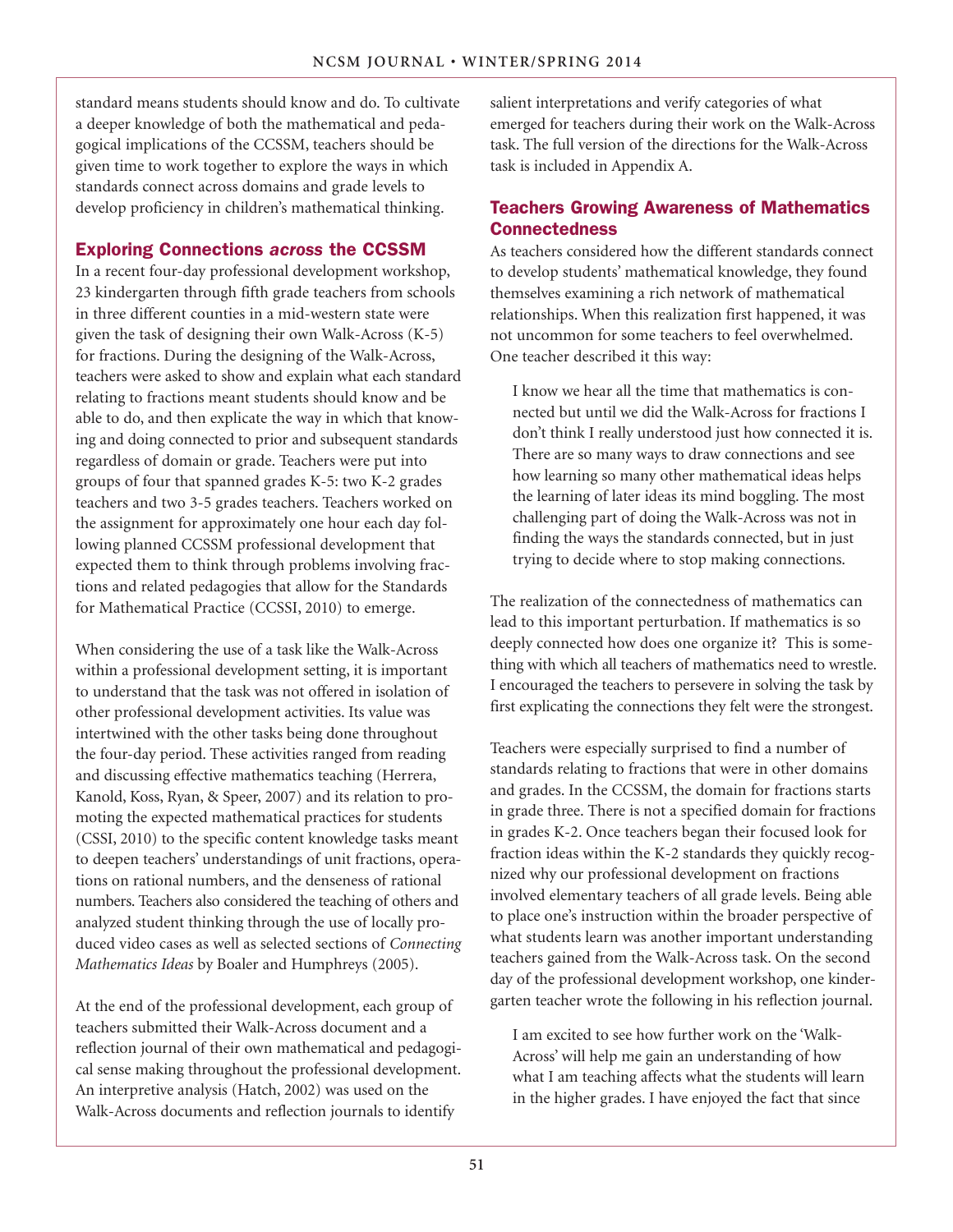yesterday, I have already begun to make more of those connections and see just how much math ideas relate to one another. I think many times, we don't think of math as being related to each other outside of addition, subtraction, multiplication, and division. It is really neat to be able to see the connections that can be made not only across grade level, but also across the domains within the Common Core that helps the students develop into proficient mathematicians.

In this reflection, the teacher described how the Walk-Across aided his emergent understanding that the relations of mathematics expand beyond the four operations and more importantly that it is exciting to see the ways in which his work with kindergarten students prepares them for future learning experiences. The notion that mathematical connectedness expanded beyond the four operations and across domains and grade levels was also made evident in the teachers Walk-Across documents as will be examined in the following section.

# Connecting Mathematics and Learning Experiences across Domain and Grade

Teachers explicated connections to fractions from different standards found in each domain and at each grade level. Sometimes these connections were glaringly obvious, such as 1.G.3, "Partition circles and rectangles into two and four equal shares, describe the shares using the words halves, fourths, and quarters, and use the phrases half of, fourth of, and quarter of" (CCSSI, 2010, p. 16). Other connections were made in subtle yet significant ways, showing that the teacher to develop understanding of

## FIGURE 1

#### Special Notes: This standard begins the notion of comparing fractions by realizing it requires a greater number of smaller units to measure a quantity and fewer larger sized units to measure the same quantity. Walk-Across Building Fraction Understanding in the CCSS Common Core Standard 2.MD.2 Measure the length of an object twice, using lengths units of different lengths for the two measurements; describe how the two measurements relate to the size of the unit chosen. Unpacking What will the child know and be able to do? How does this standard connect with prior and subsequent standards regarding understanding fractions? The students should be given opportunities to measure objects using various length units and then compare the units used to determine how the size of the units effects final measurement of the whole object. **Example:** Students will compare the measurement of a pencil using both paper clips and color tiles. They will discuss the difference in using the two different units of measure. This skill builds on 1.MD.2 in which students understand that they are measuring with non-standard units and need to be placed end to end for a measurement. This is also developed in kindergarten through K.MD.2 where students develop a sense of comparing measureable attributes and describing the difference. This is a stepping stone to 3.NF.1 and leads directly into 3.NF.2a. Students will be able to understand that a fraction is part of a whole and then represent it on a number line. **Example:** Students will make fraction strips by folding 5 equal strips into halves, thirds, fourths, and sixths. Using these 5 strips the students will draw tick marks to represent the fractions on the number line from zero to one. *Connect:* Each paper clip is a larger unit than a color tile unit so it requires more color tiles to equal a whole object. It requires 4 fourths to equal 1 on the number line whereas it only requires 2 halves because  $\frac{1}{4}$  is a smaller fractional unit than  $\frac{1}{2}$ .  $\overline{0}$   $\overline{1}$  $\frac{1}{4}$  $\frac{2}{2}$  1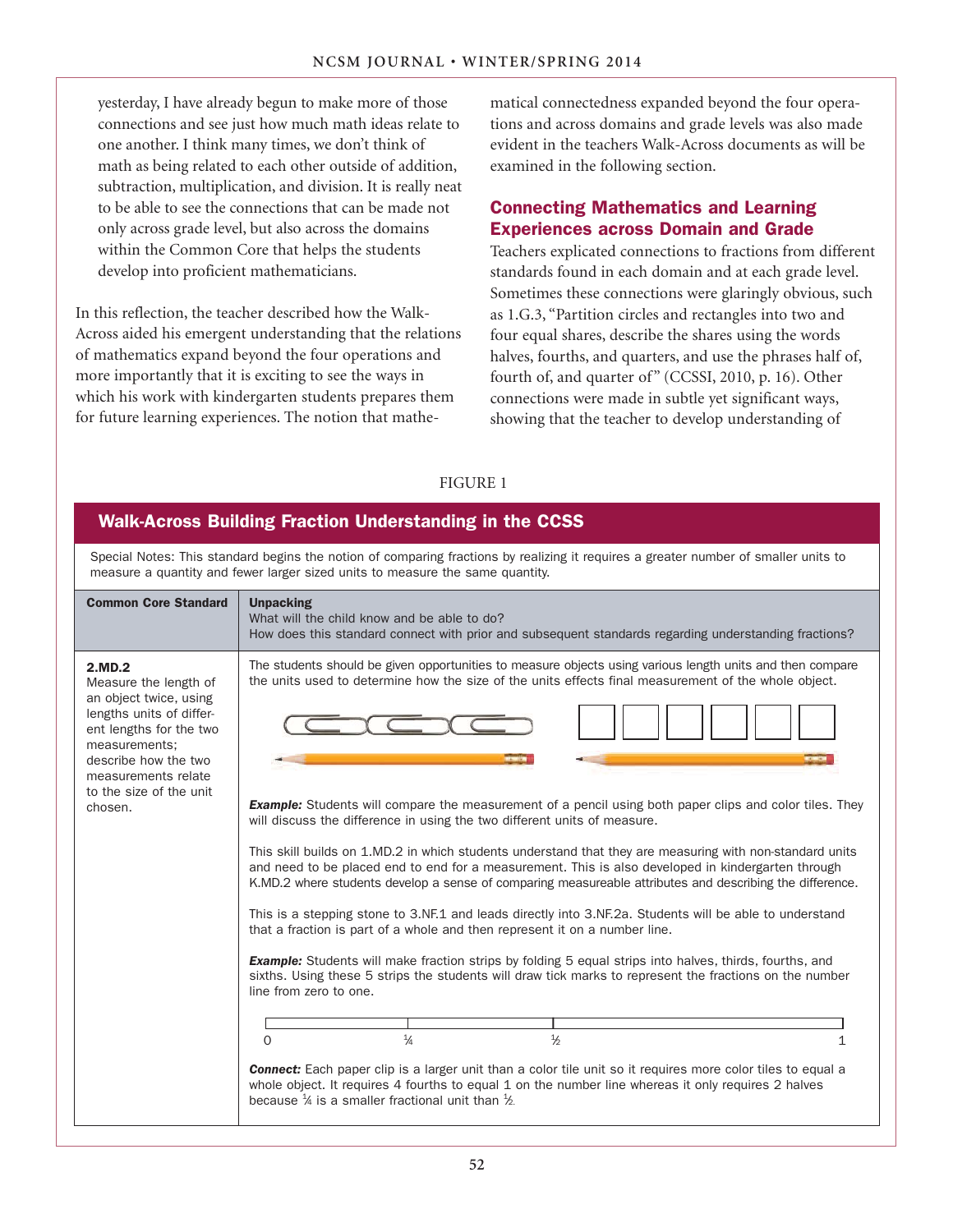fraction ideas can utilize learning experiences in the other domains. An example of this can be seen in Figure 1 as the teachers drew upon a measurement standard from second grade to explicate its connection to later fraction ideas.

Figure 1 is an excerpt of a group of teachers Walk-Across document showing the connections they found for standard 2.MD.2. The teachers demonstrated how the measurement standards in grades 1 and 2 prepare students for fraction knowledge in grade three. They made explicit the possibility that within the educative experiences provided through the study of measurement there are opportunities for children to see an inverse relationship between the size of the unit and the number of units it will take to span the object being measured. It is in this measurement experience that a connection can be made across grade levels as students of third grade consider the inverse relationship between the size of the unit fraction 1/b and the number of unit fractions it takes to compose one whole unit.

Another set of connections explicated by teachers can be found in Figure 2 (pgs. 54-55). In this Walk-Across excerpt, the teachers focused on the third grade standard of equivalent fractions and fraction size comparison (i.e., 3.NF.3). The teachers described how student mathematical experiences and understandings connect from kindergarten through grade five. The teachers specifically detailed this by referencing the domains of counting and cardinality, measurement and data, geometry, and numbers and operations–fractions. In making these across domain and grade connections, teachers began to reconsider their own practice. Two first grade teachers explained their revelation in this way.

As we look through the standards I can see that the building blocks for understanding division begin in Kindergarten. I appreciate the time to work through the CCSS. Time is always an issue during the school year. Taking the time to see the progression of math topics through the grades will improve my teaching... I see how important it is to know what is being taught in the other grade levels.

Seeing what they [students] need to know and how they are being asked to show a deeper understanding in the higher grades was good for me to see. I plan to spend more meaningful time on this unit [ideas connected to fractions]. It builds on their later understanding of multiplication, division, and geometric topics to a greater degree than I ever considered.

Seeing the importance for their own understanding of the learning expected to take place across grade levels allowed teachers to describe the ways in which they wanted to change their practice. In their reflections, four categories of pedagogical change emerged. These changes were:

- 1. providing students time and opportunity to make their own mathematical connections;
- 2. providing students with worthwhile mathematics tasks to engage their intellect;
- 3. establishing a safe and respectful learning environment with an expectation of student sense making; and
- 4. becoming more adept facilitators of mathematical discourse.

As teachers worked through the Walk-Across task, they made decisions on the best way to organize their connections. On the first day of the professional development, there was much discussion on the best way to illustrate the many connections. Some groups felt that it made the most sense to start with the lower grade standards and show how later standards built upon them. In contrast, other groups started with grade three and showed how those standards were built upon by prior standards and supported notions in later standards. Still other groups started with grade five fraction standards and demonstrated how prior standards worked to build student understanding and preparedness for the fifth grade. The different ways of organizing these connections led to important discussion within the professional development about the richness and connectedness of mathematics. This occurrence supported other elements of the professional development as teachers would direct discussion in ways that:

- 1. went outside their own grade level considerations especially when working on mathematics tasks that were well beyond their particular teaching obligations;
- 2. promoted open discussion of teaching ideas with those who teach other grades;
- 3. encouraged mathematics task development that could be used across grade levels;
- 4. honestly considered the difficulties of changing one's teaching practice; and
- 5. challenged one another to help colleagues not participating in the professional development to understand their transforming perspective.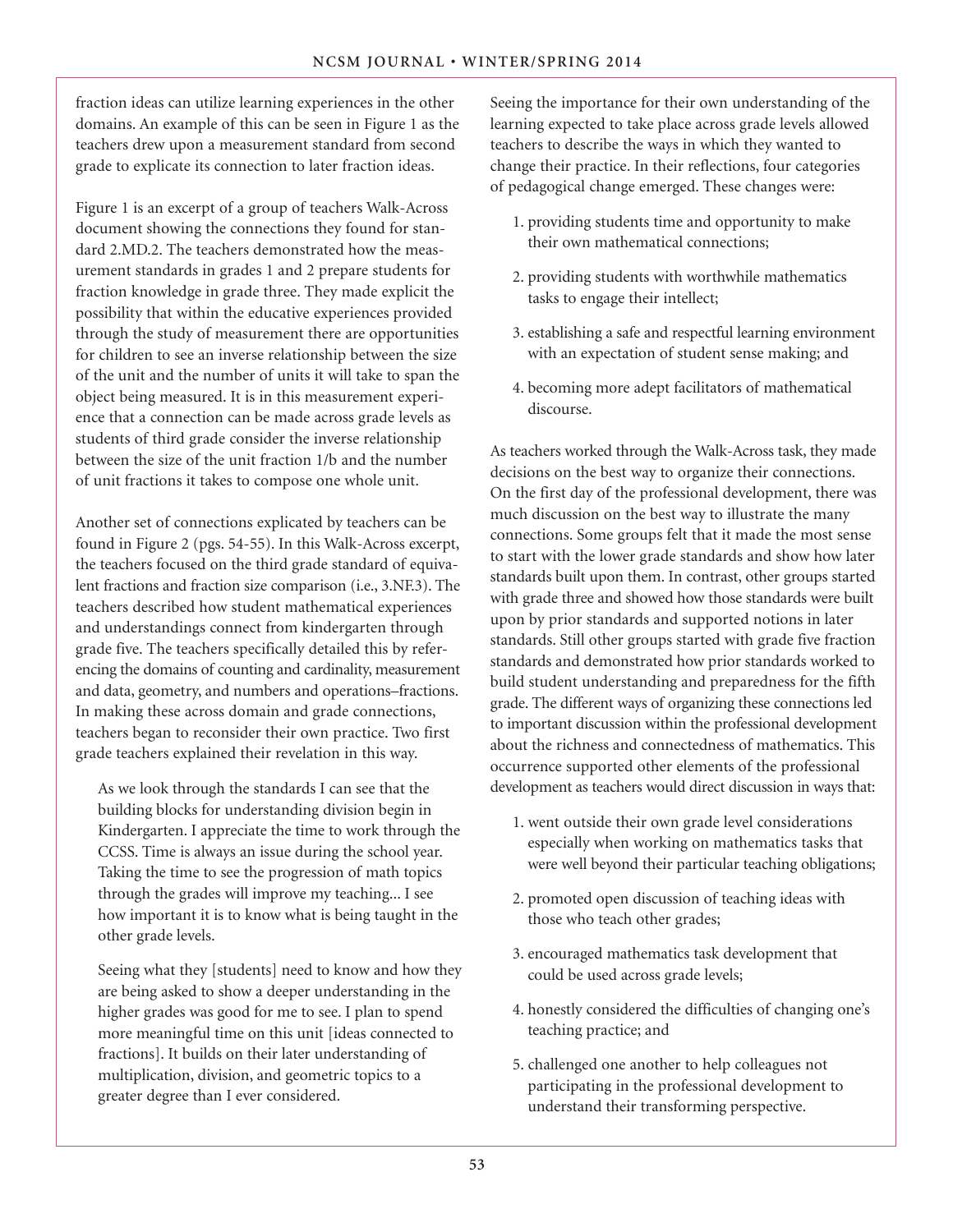#### FIGURE 2

## Walk-Across Building Fraction Understanding in the CCSS

Special Notes: Students need to be able to explain how fractions that "look" different are the same. You have to be able to think about and visualize their size. Manipulatives and numbers lines can be used to demonstrate and understand this concept. Students also have to be able to create fractions that are equal and be able to explain it to their peers using models. Whole numbers can also be expressed as fractions and this can be easily done on a number line by showing different ways to represent 1. Students also need to compare fractions with the same numerator or same denominator.

| <b>Common Core Standard</b>                                                                                                                                                                                                                                                                                                                                                                                                                                                                                                                                                                                                                                                                                                                                                                                                                                                                                                                                                                                                                | <b>Unpacking</b><br>What will the child know and be able to do?<br>How does this standard connect with prior and subsequent standards regarding understanding<br>fractions?                                                                                                                                                                                                                                                                                                                                                                                                                                                                                                                                                                                                                                                                                                                                                                                                                                                                                                                                                                                                                                                                                                                                                                                                                                                                                                                                                                                                                                                                                                                                                                                                                                                                                                                                                                                                                                                                                                                                                                                                                                                                                                                                                                                                                                                                                                                                                                                                                                                                                                                                                                                                                                                                                                                                          |
|--------------------------------------------------------------------------------------------------------------------------------------------------------------------------------------------------------------------------------------------------------------------------------------------------------------------------------------------------------------------------------------------------------------------------------------------------------------------------------------------------------------------------------------------------------------------------------------------------------------------------------------------------------------------------------------------------------------------------------------------------------------------------------------------------------------------------------------------------------------------------------------------------------------------------------------------------------------------------------------------------------------------------------------------|----------------------------------------------------------------------------------------------------------------------------------------------------------------------------------------------------------------------------------------------------------------------------------------------------------------------------------------------------------------------------------------------------------------------------------------------------------------------------------------------------------------------------------------------------------------------------------------------------------------------------------------------------------------------------------------------------------------------------------------------------------------------------------------------------------------------------------------------------------------------------------------------------------------------------------------------------------------------------------------------------------------------------------------------------------------------------------------------------------------------------------------------------------------------------------------------------------------------------------------------------------------------------------------------------------------------------------------------------------------------------------------------------------------------------------------------------------------------------------------------------------------------------------------------------------------------------------------------------------------------------------------------------------------------------------------------------------------------------------------------------------------------------------------------------------------------------------------------------------------------------------------------------------------------------------------------------------------------------------------------------------------------------------------------------------------------------------------------------------------------------------------------------------------------------------------------------------------------------------------------------------------------------------------------------------------------------------------------------------------------------------------------------------------------------------------------------------------------------------------------------------------------------------------------------------------------------------------------------------------------------------------------------------------------------------------------------------------------------------------------------------------------------------------------------------------------------------------------------------------------------------------------------------------------|
| 3.NF.3<br>Explain equivalence of frac-<br>tions in special cases, and<br>compare fractions by rea-<br>soning about their size.<br>a. Understand two fractions<br>as equivalent (equal) if<br>they are the same size,<br>or the same point on a<br>number line.<br>b. Recognize and generate<br>simple equivalent frac-<br>tions, e.g., $1/2 = 2/4$ ,<br>$4/6 = 2/3$ . Explain why<br>the fractions are equiva-<br>lent, e.g., by using a visu-<br>al fraction model.<br>c. Express whole numbers<br>as fractions, and recog-<br>nize fractions that are<br>equivalent to whole num-<br>bers. Examples: Express<br>3 in the form $3 = 3/1$ ;<br>recognize that $6/1 = 6$ ;<br>locate $4/4$ and 1 at the<br>same point of a number<br>line diagram.<br>d. Compare two fractions<br>with the same numerator<br>or the same denominator<br>by reasoning about their<br>size. Recognize that com-<br>parisons are valid only<br>when the two fractions<br>refer to the same whole.<br>Record the results of<br>comparisons with the<br>symbols. | The students should be able to understand and explain equivalent fractions. The will compare<br>fractions of different sizes. They will use a number line to identify equivalency by observing that<br>the fractions are on the same point of the number line. Recognition of equivalent fractions and<br>generating equivalent fractions will be expected of students They will express whole numbers as<br>fractions. Finally, they will look at fractions with the same numerator or same denominator and com-<br>pare them. They will hopefully see comparisons are only true when they are using the same whole.<br>This standard is an extension 3.NF.1 and 3.NF2. Students need to understand what each number<br>or part of the fraction represents. For example in the fraction 1/5 the denominator represents how<br>many parts the whole is divided into (5) and the numerator (1) represents the number of parts you<br>are considering of the whole. Students will also have experiences seeing the relationship of frac-<br>tions on a number line. See above example for the connection to a number line.<br>Standard K.MD.2 and K.MD.3. In both of these standards the students are introduced to the<br>academic language of compare. Students have to compare objects with measurable attributes.<br>They also look at a specific number of objects, categorize them and count the number of each<br>within the categories. K.CC.6 also has students grouping objects and depending on how they are<br>grouped they are comparing if the groups are greater than, less than, and equal to each other.<br>Standard 1.G.2 and 1.G.3 focused on students dividing shaped in to halves and fourths and<br>describing them. They are using a variety of language for similar terms. They also see that decom-<br>posing into more equal shares makes smaller shares.<br><b>Example:</b> A fourth can also be expressed as a quarter.<br><b>Example:</b> Geo Board Activity<br>$\bullet$<br>Standard 2.MD.2 has a great connection. Students spend time measuring objects using unit of two<br>different lengths and they observe and describe the number of units relates to the size of the unit<br>chosen.<br><b>Example:</b> If using cubes and large paper clip to measure the height of a bottle the students will see<br>it takes more cubes than paper clip to measure the bottle (4 paper clip to 11 cubes). The cubes were<br>smaller so it took more of them to measure the height verses the paper clip. This will help students to<br>understand later in fractions that as the denominator increase the unit is smaller. It is a great visual<br>for them to see in the earlier grades.<br>Standard 2.G.2 and 2.G.3 have a connection. Students are asked to divide rectangles into rows<br>and columns of same-size squares and count to find the total number. This is a good connection |
|                                                                                                                                                                                                                                                                                                                                                                                                                                                                                                                                                                                                                                                                                                                                                                                                                                                                                                                                                                                                                                            | to equivalent fractions. Students are also asked to divide circles and rectangles into two, three,                                                                                                                                                                                                                                                                                                                                                                                                                                                                                                                                                                                                                                                                                                                                                                                                                                                                                                                                                                                                                                                                                                                                                                                                                                                                                                                                                                                                                                                                                                                                                                                                                                                                                                                                                                                                                                                                                                                                                                                                                                                                                                                                                                                                                                                                                                                                                                                                                                                                                                                                                                                                                                                                                                                                                                                                                   |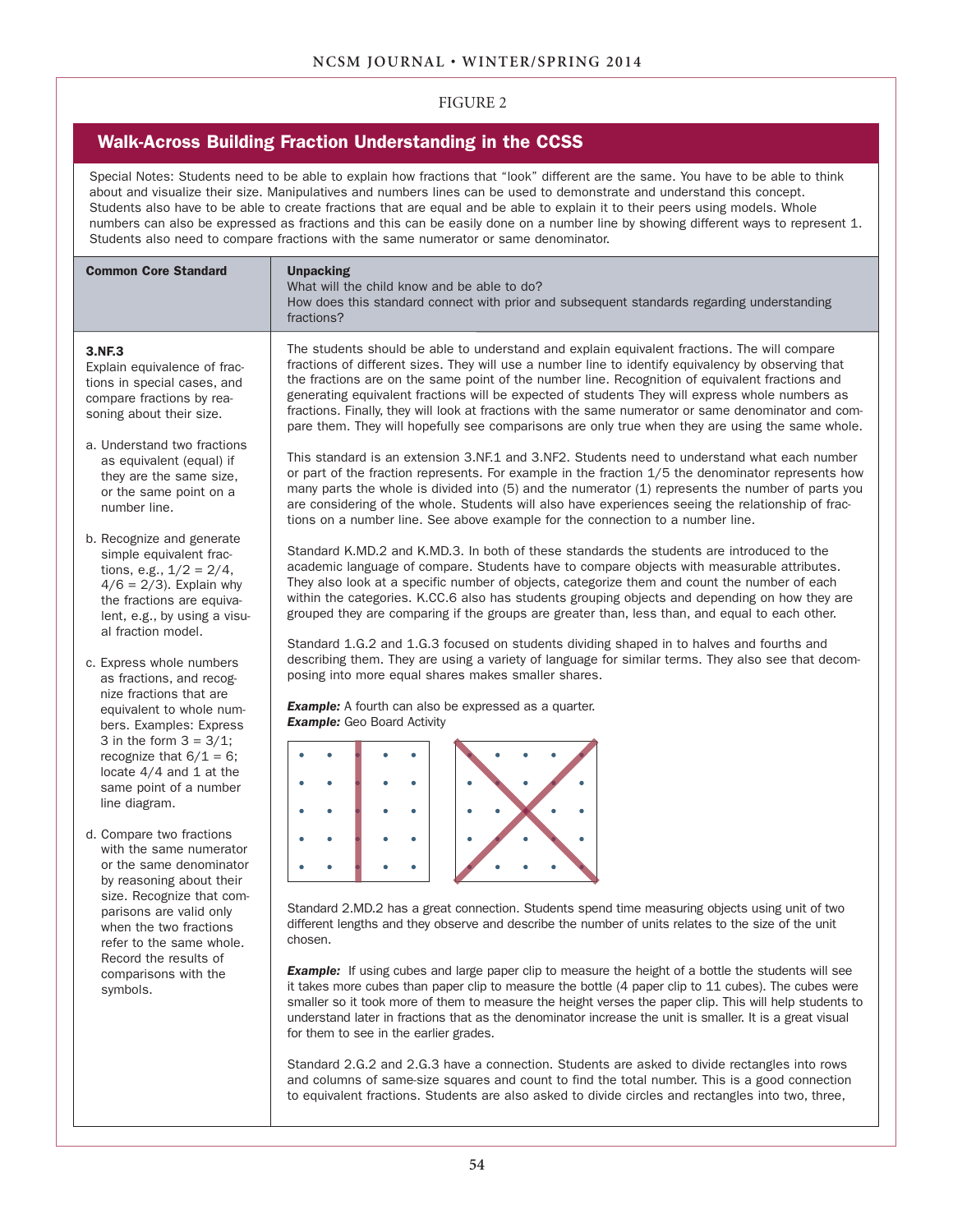| FIGURE 2 (cont.)                                                       |                                                                                                                                                                                                                                                                                                                                                                                                                                                                                                                                                                    |  |
|------------------------------------------------------------------------|--------------------------------------------------------------------------------------------------------------------------------------------------------------------------------------------------------------------------------------------------------------------------------------------------------------------------------------------------------------------------------------------------------------------------------------------------------------------------------------------------------------------------------------------------------------------|--|
| <b>Walk-Across Building Fraction Understanding in the CCSS (cont.)</b> |                                                                                                                                                                                                                                                                                                                                                                                                                                                                                                                                                                    |  |
|                                                                        | and four equal shares and to describe them using words such as halves, thirds, half of, a third<br>of in addition to describing the whole as two halves, etc. which also allow students to "see"<br>equivalent fraction.                                                                                                                                                                                                                                                                                                                                           |  |
|                                                                        | <b>Example:</b> Students can complete a paper-folding activity. Fold your paper in half. (How many parts<br>is your paper divided into? How many halves make a whole?) Fold your paper in half again and<br>open it up. (How many parts is you paper divided into now? How many fourths make a whole.<br>How many fourths make a half?)                                                                                                                                                                                                                            |  |
|                                                                        | Standard 4.NF.1 and 4.NF.2 have connections. Students are extending their understanding of<br>equivalence. They have to explain why fractions are equivalent. Students must explain how and<br>why they add and subtract fractions and compare fractions with the same denominator. Also, they<br>need to be able to find and tell why they use equivalent fraction for adding and subtracting frac-<br>tions and how to compare fractions with unlike denominators.                                                                                               |  |
|                                                                        | <b>Example:</b> Fraction bars, fraction circles, and a number line are examples of materials that can be used<br>to explain how to add, subtract, and compare fractions with both like and unlike denominators.                                                                                                                                                                                                                                                                                                                                                    |  |
|                                                                        | 1/2<br>$14 -$<br>$1.2 -$<br>1/2 is equivalent to 3/6<br>1/3<br>1/3<br>1/3<br>$1/6$ $1/6$ $1/6$<br>1/6<br>1/4<br>1/4<br>1/4<br>1/4<br><b>Ind.</b><br>$+1.1$<br>11.3<br>And<br>1/3<br>1/8 1/8 1/8 1/8 1/8 1/8 1/8 1/8 1/8<br>1/3 is equivalent to 2/6<br>1/6<br>1/6                                                                                                                                                                                                                                                                                                  |  |
|                                                                        | The standards 5.NF.1 and 5.NF.2 are extensions of 3.NF.3. At fifth grade students use equivalent<br>fractions as a strategy to add and subtract fractions. Students are expected to develop fluency<br>with adding, subtracting, and comparing fractions and mixed numbers with the same or different-<br>denominators. Mixed numbers is an addition from fourth grade. Students are also solving word<br>problems involving the addition and subtraction of fractions. Students are also using estimation<br>skills to assess if students answers are reasonable. |  |
|                                                                        | <b>Example:</b> $2/3 + 5/4 = 8/12 + 15/12 = 23/12$ or $2/5 + 1/2 = 3/7$ (knowing 3/7 less than 1/2)                                                                                                                                                                                                                                                                                                                                                                                                                                                                |  |
| <b>Resource References:</b>                                            | Geo board activity, taken from Dr. G. Matney, Summer 2012, CORES Elementary ITQ Grant<br>Equivalent fraction image, taken from http://aschouten.wordpress.com<br>Fraction circle image, taken from http.//hr6math.com<br>Sample addition of fraction problem, taken from the Common Core State Standards for<br>Mathematics (2010)                                                                                                                                                                                                                                 |  |

In directing their own discussion in these ways, it became apparent that by creating their own Walk-Across for fractions teachers were generating self-selected questions for discussion. Examples of such questions include: What does the connectedness of mathematics mean for teaching and learning? How do I determine an appropriate entry point into a mathematics topic or does it even matter since it is all connected? When giving a rich task in which students begin to see connections that I have not considered or cannot make sense of, how do I respond as the teacher? These questions demonstrate that the Walk-Across task was supporting teachers' pedagogical considerations as they began to see their own need for greater mathematics understanding and stronger pedagogical content knowledge.

Teachers elected to find and use many resources beyond the documents produced by their own state. As they did this, they began to see patterns in what was being said across states and felt as though seeing the same thing said in different ways and with different examples was helpful; not only in their unpacking of the meaning of each standard, but also in seeing more clearly the mathematical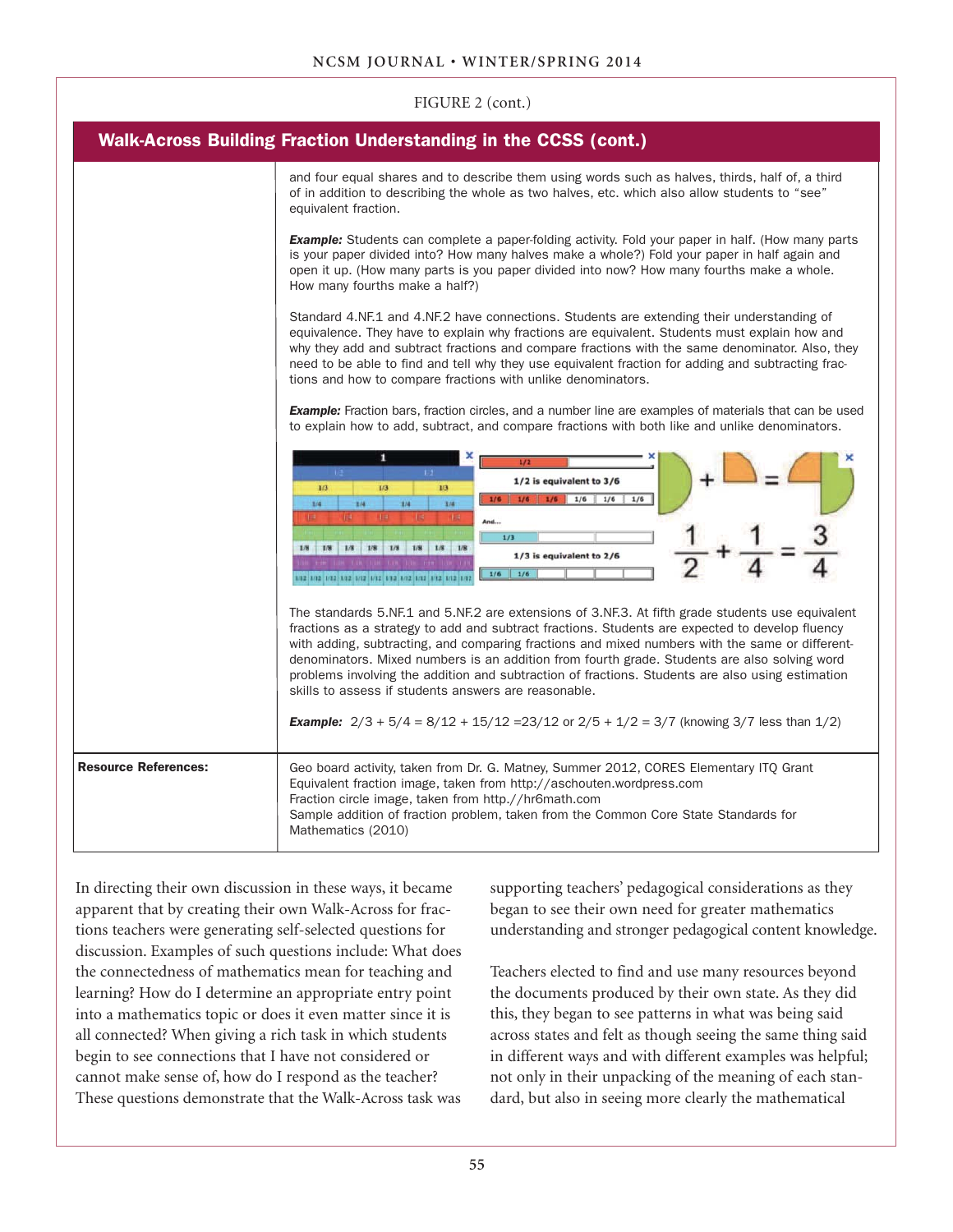| <b>Area of Confidence</b>                                                           | <b>Sample Text from Teacher</b>                                                                                                                                                                                                                                                                                                                                                                                                                                       |
|-------------------------------------------------------------------------------------|-----------------------------------------------------------------------------------------------------------------------------------------------------------------------------------------------------------------------------------------------------------------------------------------------------------------------------------------------------------------------------------------------------------------------------------------------------------------------|
| <b>Personal Mathematics</b><br>Knowledge and Ability                                | In my work with the Walk-Across I have learned a lot of mathematics. I did not think at first<br>looking closely at the standards would teach me anything, but boy was I wrong. Learning<br>about the division problem types and how understanding division connects with fractions are a<br>couple examples. I have grown mathematically in what I know and I can (and HAVE!) solve<br>problems involving fractions that I previously never made sense of.           |
| Personal Pedagogical<br>Knowledge to Help Students<br><b>Understand Mathematics</b> | As I was struggling to come up with an example for a fifth grade example today, I realized I<br>had done a lesson from NCTM's Navigation Algebra book that fit that standard completely.<br>It would have taken me a long time to make this connection had I not done the Walk-Across.<br>Our completed Fraction Walk-Across turned-out well. It was a lot of work but I feel more<br>confident in planning my teaching since I can see how everything fits together. |
| Knowledge to Help other<br>Teachers Understand the<br><b>CCSSM</b>                  | I really enjoyed seeing some light at the end of the tunnel so to speak when we got into the<br>Walk-across discussion at the end of the day. I feel that it is beneficial to look at the<br>Common Core in this way because you can visually see the connection. I feel that with what<br>we are creating with these Walk-Across documents, we will be able to express to our districts<br>what is to be going on with the Common Core.                              |

### *Table 1: Areas of Emerging Confidence Related to the Walk-Across Task*

connections between standards at different grade levels and domains. One teacher's reflection reveals this.

After looking at the Ohio Model Curriculum we read what Utah and North Carolina had as well. Then the AH HA moment came and we started seeing how the Standards for Mathematics Practice connected to how students should be interacting with each content standard through representing their own thinking via drawings, patterns, and manipulatives.

Through the development of their Walk-Across, each group of teachers found different resources to rely on and shared their discoveries with others. The finding and sharing of additional resources to complete the Walk-Across task provided the opportunities for teachers to begin to build a learning community and beneficially incorporate the aspects of the learning community throughout the other parts of the professional development.

# Emerging Confidence

Through their reflections, teachers expressed a growing sense of confidence, in part due to the Walk-Across task and also from their solving of mathematics tasks above and below their grade levels. They articulated a growing confidence in one of three areas. Table 1 gives the three areas and a representative example from teachers' reflections. Providing ways to authentically enable teachers to find confidence in their study of mathematics, pedagogical practice, and leading the way for others in their districts is certainly one of the challenges for any professional development. The emergence of these forms of confidence came through the teachers' hard work. Several of them mentioned in their reflections that they spent time outside of the professional development hours working on the Walk-Across and that in the beginning they were "a little overwhelmed." After all, the work of a Walk-Across is not easy. As is exemplified in the final reflections above, by the end of the fourth day the teachers came to value the rigorous thinking they did about how the standards connected.

# Implications for Leadership Practice

Beyond the analysis of teachers' reflections, there were several noteworthy elements brought into the other parts of the professional development that may not have occurred without the teachers work in creating the Walk-Across. For example, throughout the professional development, I asked the teachers to describe any relevance they found in the mathematical tasks we were doing in comparison to their Walk-Across explorations and creations. As the teachers realized that I was not going to provide these connections, they began to share their own ideas about the tasks we were doing in the rest of the professional development and the specific standards they were exploring in the Walk-Across. Furthermore, teachers often recognized that the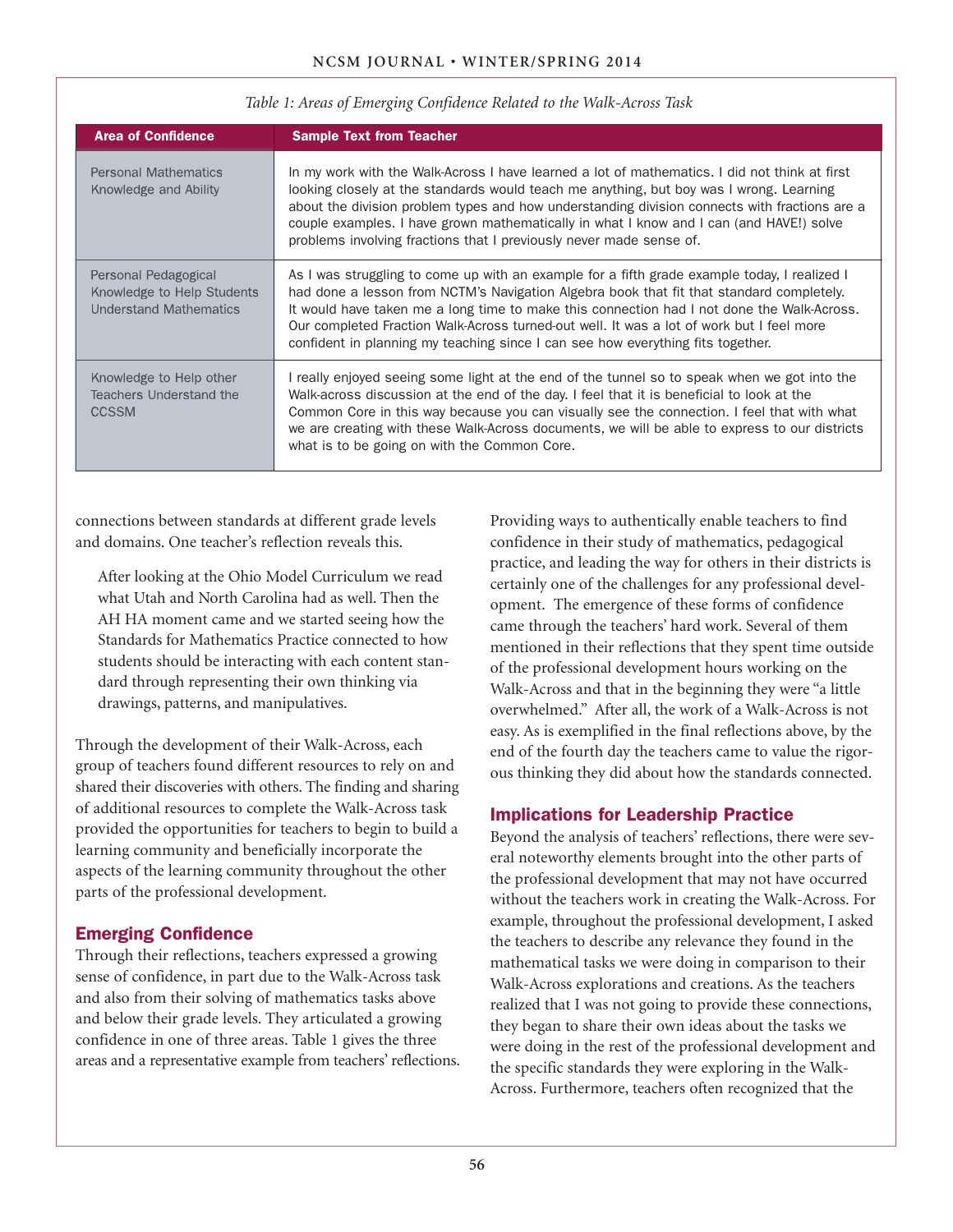mathematics tasks of which we were making sense dealt with standards that they had not previously considered as being connected to fractions. This reciprocal interplay happened each day of the professional development.

The findings of this study align with Hsu, Kysh, Resek, and Ramage's (2012) work to change teachers' conceptions of mathematics. In their study, Hsu and colleagues demonstrated the importance of the interplay between transforming one's teaching practice and one's conception of mathematics. Furthermore, they described why it is problematic to just tell teachers with "charisma and authority" (p. 38) what to do in their classrooms. When thinking about the experiences we provide for teachers, we need to be careful with what it is we tell them. We should be careful not to substitute our authority for their reason any more than we would ask them to use their authority to cajole a student into the teacher's way of understanding mathematical ideas. The teachers in this study reflected that their prior learning experiences with mathematics led them to develop a conception of the discipline as one of disconnected bits of knowledge. Interestingly, teaching itself, with its daily curriculum maps, bells, and other such delineations holds an impinging logic that teaching is also done in discrete bits and pieces. Professional developments should pursue the difficult task of providing opportunities for teachers to understand mathematics connectivity and its relationship to pedagogies that promote student sense making. The Walk-Across task is appears to hold potential benefit toward meeting this goal.

The nature of mathematical connectedness alone is not enough to ensure students experience the learning of mathematics in connected and meaningful ways. The teacher is a vital interlocutor in the student's discourse with mathematics, whose own understandings and perceptions must work to facilitate meaningful and connected experiences for students' mathematics learning. For this reason, it is important to provide opportunities for teachers to make their own associations among the CCSSM and other parts of professional development devoted to their exploration of things such as worthwhile tasks, classroom norms, discourse, and the nature of mathematics. Through their work in creating their own Walk-Across for fractions, the teachers in this professional development exhibited more connected ways of seeing mathematics and their teaching practice. Through the Walk-Across discussions, the teachers became more open to their development of adaptiveness to students' mathematical ideas and emergent teaching scenarios (Ball & Bass, 2000; Ma, 1999).

## **Conclusion**

When one begins to see mathematics as multiplicity of connections rather than a single linearity of discrete domains, it challenges the notion that good mathematics instruction is done through the learning of minutely focused bits of process and formal representation disseminated from the teacher to the student. Affording teachers of mathematics with the opportunities and support for seeing mathematics as connected ideas across the CCSSM domains and grade levels provides occasions of pedagogical awareness for the teachers to re-organize curricular experiences that allow for student sense making.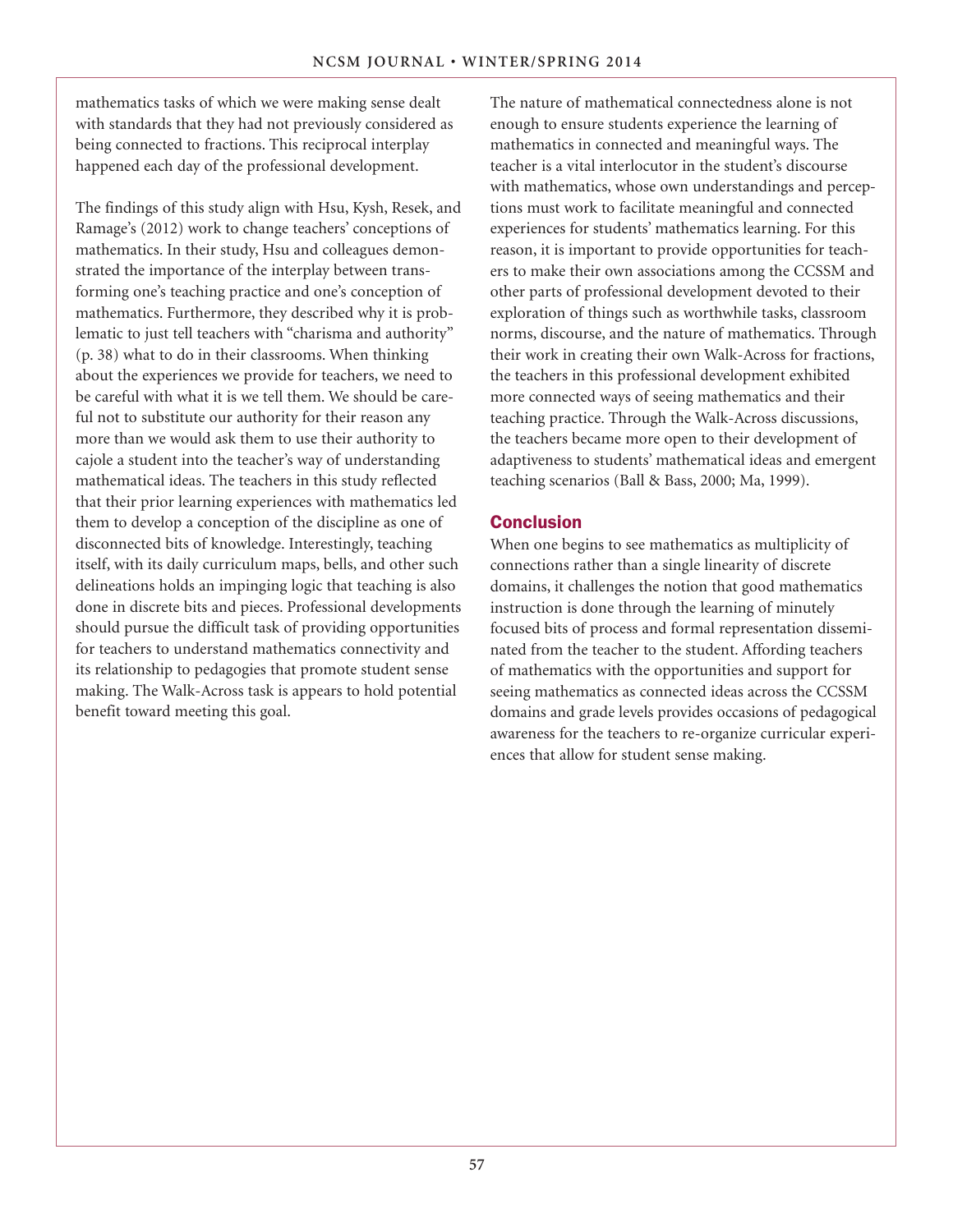# *References*

- Association of Mathematics Teacher Educators, Association of State Supervisors of Mathematics, National Council of Supervisors of Mathematics, & National Council of Teachers of Mathematics. (2010). *Report of the joint task force on Common Core State Standards.* Retrieved from NCTM website: http://www.nctm.org/uploadedFiles/About\_NCTM/President/Messages/Shaughnessy/2010\_1104\_PresMess\_B.pdf
- Ball, D. L., & Bass, H. (2000). Interweaving content and pedagogy in teaching and learning to teach: Knowing and using mathematics. In J. Boaler (Ed.), *Multiple perspectives on the teaching and learning of mathematics* (pp. 83-104). Westport, CT: Ablex.
- Boaler, J., & Humphreys, C. (2005). *Connecting mathematical ideas: Middle school video cases to support teaching and learning.*  Portsmouth, NH: Heinemann.
- Common Core State Standards Initiative. (2010). *Common core state standards for mathematics.* Washington, DC: The National Governors Association for Best Practices and the Council of Chief State School Officers. Retrieved from http://www.corestandards.org/the-standards.
- Editorial Projects in Education Research Center. (2013). *Findings from a national survey of teacher perspectives on the Common Core.* Retrieved from http://www.edweek.org/media/epe\_survey\_teacher\_perspctives\_common\_core\_2013.pdf
- Hatch, A. (2002). *Doing qualitative research in education settings.* Albany, NY: State University of New York Press.
- Herrelko, J. M. (2011). Reflections on creating strong mathematics coaching programs. *NCSM Journal of Mathematics Education Leadership, 13*(2), 39-43.
- Herrera, T., Kanold, T. D., Koss, R. K., Ryan, P., & Speer, W. R. (2007). Standards for Teaching and Learning Mathematics. In T. S. Martin (Ed.), *Mathematics teaching today* (pp. 15-60). Reston, VA: National Council of Teacher of Mathematics.
- Hsu, E., Kysh, J., Resek, D., & Ramage, K. (2012). Changing teachers' conception of mathematics. *NCSM Journal of Mathematics Education Leadership, 14*(1), 37-52.
- Ma, L. (1999). *Knowing and teaching elementary mathematics.* Mahwah, NJ: Erlbaum.